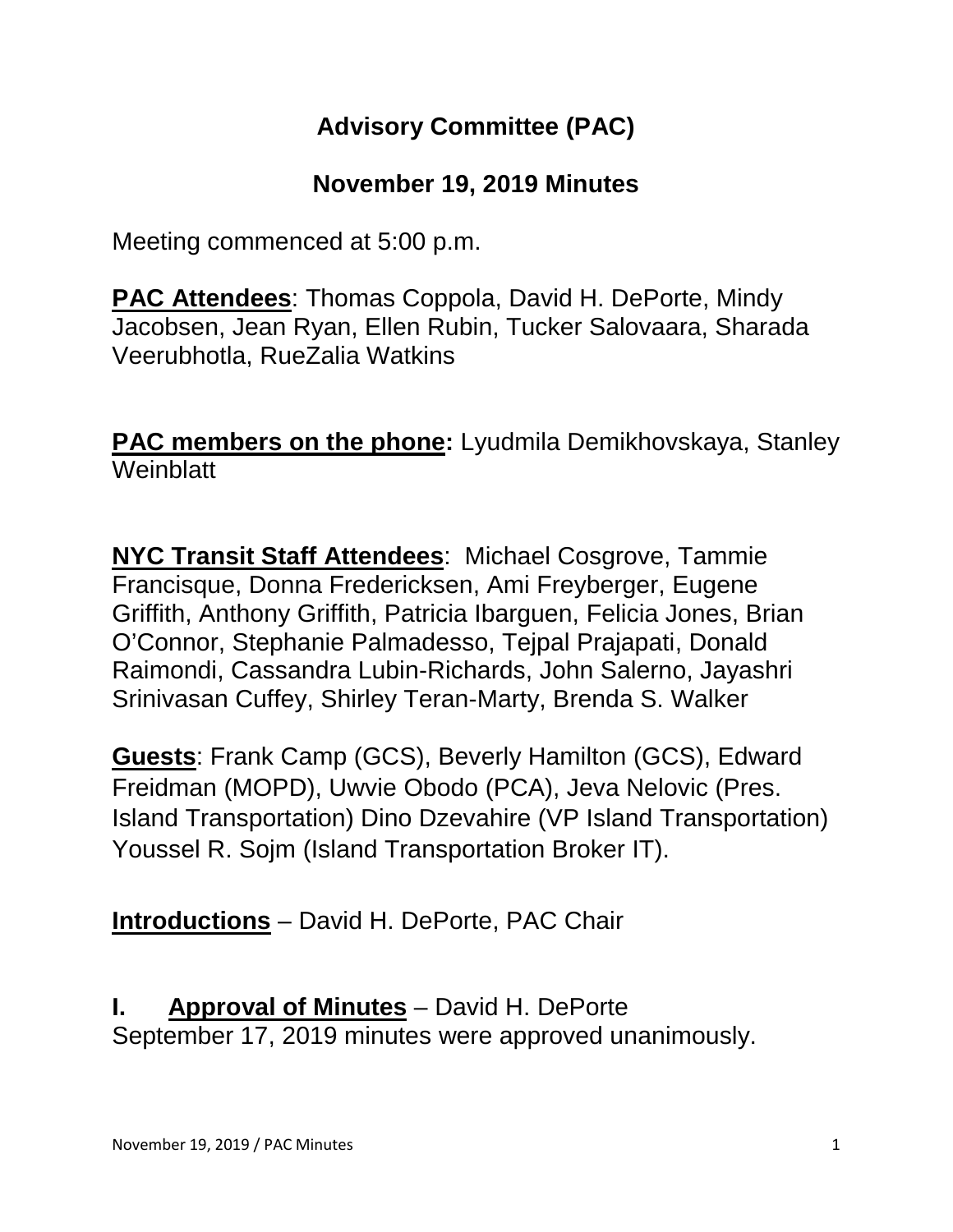#### **II. AAR Service Report VP Michael Cosgrove**

VP Cosgrove provided a summary of operating statistics from the Paratransit Report. A copy is attached to these minutes.

#### **III. PAC Topic - Staten Island Broker Dzevahire Nelovic (President)**

Islander Transportation was awarded the broker contract for Access-A-Ride trips on Staten Island. The President of Islander Transportation Ms. Dzevahire Nelovic introduced herself, coowner Dino Dzevahire and Leo Yanchuk who handles Information Technology (IT). Ms. Nelovic's gave some background on Islander Transportation and informed the PAC that Islander is a Minority Women Based Enterprise (MWBE) based on Staten Island that has been providing transportation for over 30 years.

Islander Transportation further discussed how they can benefit the AAR program. Islander Transportation can dispatch a fleet of more than 300 vehicles across Staten Island and provides fully ADA compliant service.

Islander committed to excellent communication and will keep customers informed as follows:

- Text message notifications the night before
- Live text notifications on day of the trip
- Customers can track their vehicles up to 15 minutes before their trip with the MyAAR app.

If a customer needs assistance or would like an ETA, they can call Islander Transportation at 718-447-2222. Islander Transportation phone agents are available 24/7365 days.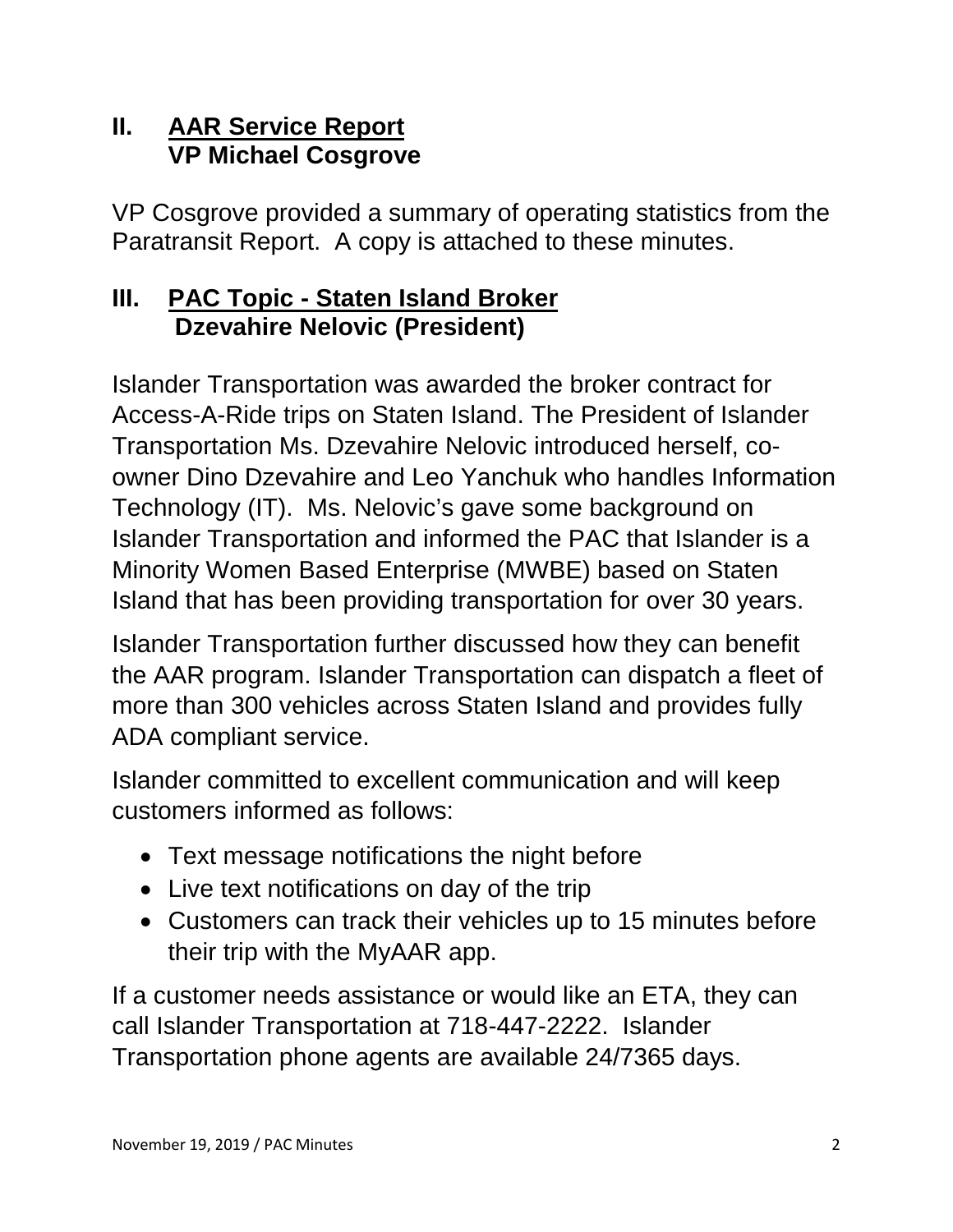Islander discussed it's driver training program which includes passenger sensitivity and on-the-road training.

- Upon hiring, drivers must complete classroom training and on-the-road training
- Training in workplace and vehicle safety
- Access-A-Ride Training: Passenger needs and sensitivity

# **Discussions and Member Feedback**

Mr. Salovaara asked if the vehicles can accommodate more than one wheelchair.

Mr. Dzevahire explained in their fleet they have accessible vehicles which can accommodate one wheelchair and two ambulatory passengers. They can accommodate an increase in service since they can dispatch over 300 trips and can perform 2800 a trips a day.

## **IV. Paratransit Topic – E-hail Pilot Program Michael Cosgrove**

PAC members were given the opportunity to view and listen to a video of Alex Elegudin, Senior Advisor of Accessibility, presenting on the E-hail phase II pilot program that was given at the MTA Committee Meeting on December 12th. This video covered information regarding the phase II of the pilot program, what it entails and how it will be implemented.

To view the video, click on the link below

[https://www.youtube.com/watch?v=lo5V\\_VATRnA&list=PLZHkn7](https://www.youtube.com/watch?v=lo5V_VATRnA&list=PLZHkn788ZQJNP7XGKOhlA7dkYcSsDzN6C&index=13) [88ZQJNP7XGKOhlA7dkYcSsDzN6C&index=13](https://www.youtube.com/watch?v=lo5V_VATRnA&list=PLZHkn788ZQJNP7XGKOhlA7dkYcSsDzN6C&index=13)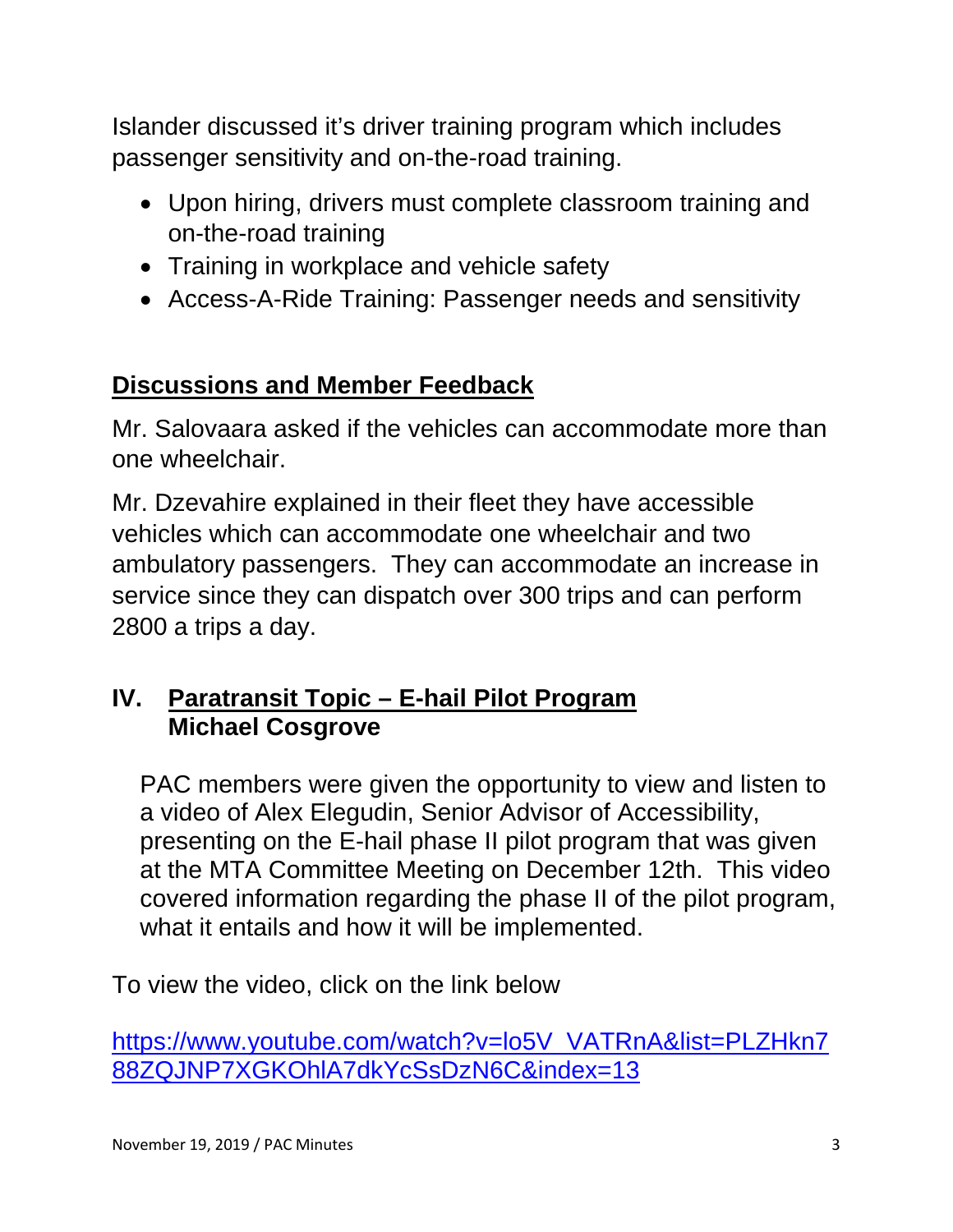PAC members inquired and the basic structure of phase II of the pilot was discussed as follows.

- An additional 1,200 customers will be added to the pilot for a total of 2,400 customers. The existing 1,200 will remain in the pilot. The new customers will be chosen randomly but will be representative of the overall demographics of the total AAR registrant population. As indicated in the video, participating customers will be subsidized up \$15 per trip allowed maximum of 16 trips a month.
- The customer will pay the AAR fare of \$2.75, AAR will subsidize up to the next \$15.00 of the cost. Any costs in excess of the \$15 is the responsibility of the customer.
- Customers participating in the pilot can still avail themselves of traditional Paratransit service for as many trips as they like.

#### **Discussions and Member Feedback**

Mr. Salovaara and Ms. Watkins were concerned with how the subsidized cost of \$15.00 doesn't allow customers from outer boroughs to travel to and from work or doctor appointments.

It was explained that customers will have access to different e-hail providers using their smartphones. The provider will display the price of the trip and the customer will determine if they want to accept the trip.

PAC members expressed overall dissatisfaction with the subsidized pricing and monthly trip limitations. They would like the MTA to reconsider the second phase of the pilot.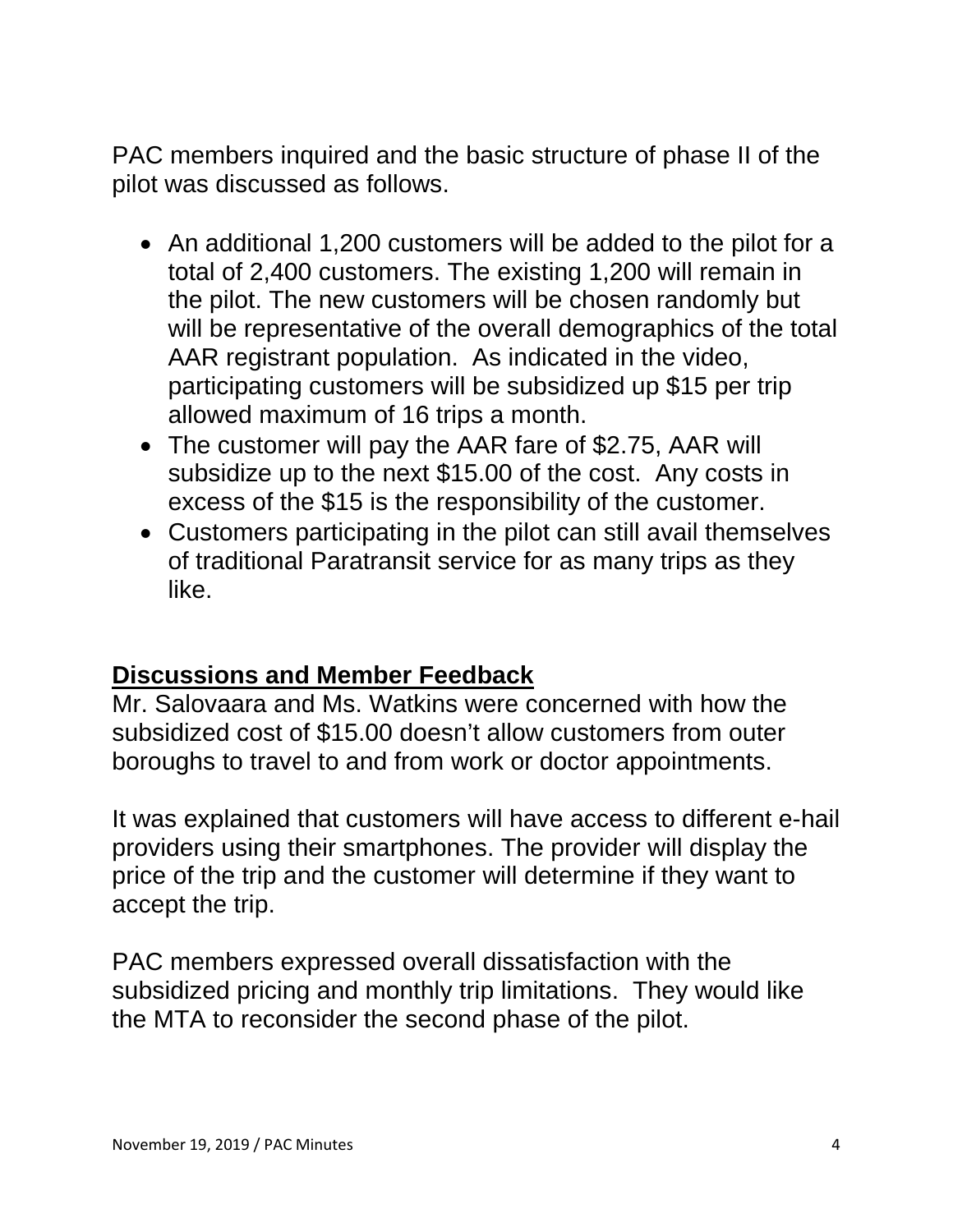# **V. New/Old Business**

Paratransit Advisory Committee had an internal discussion.

### **Closing**

The meeting ended at 7:00pm.